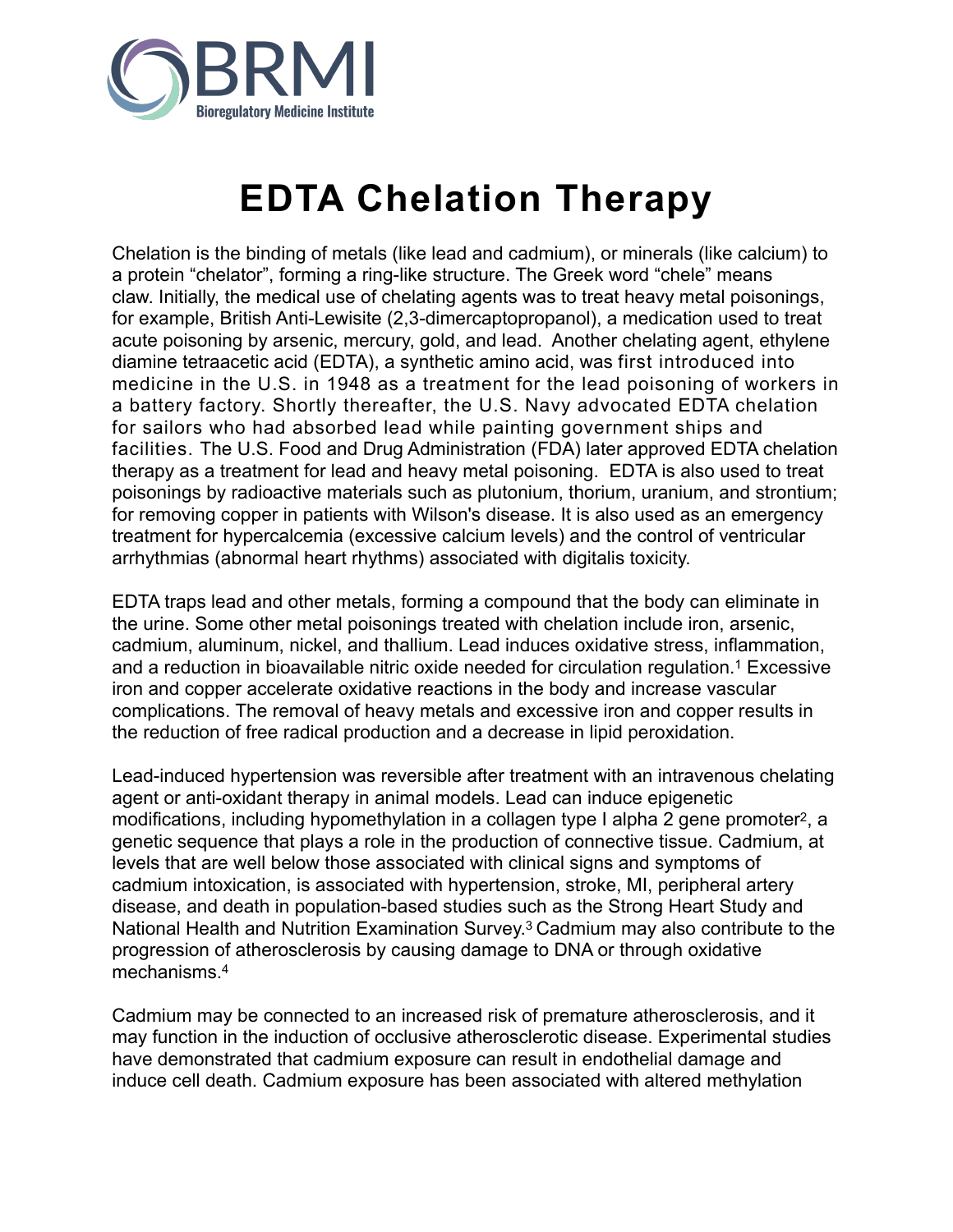patterns in genes encoding proteins that play roles in longevity, cardiovascular disease, and vascular calcification.5

Heavy metal toxicity in humans has been associated with many health conditions, including heart disease, attention deficit/hyperactivity disorder (ADHD), immune system disorders, gastrointestinal disorders (including irritable bowel syndrome, or IBS), and autism. Although there is less published research in these areas, EDTA chelation therapy is also being used to treat macular degeneration, osteoporosis, mild to moderate Alzheimer's disease associated with heavy metal toxicity and certain autoimmune diseases, especially scleroderma.

At physiologic pH, EDTA readily binds with calcium and promotes its excretion. The lowering of serum calcium during and immediately after a treatment stimulates the release of parathyroid hormone, resulting in the partial removal of abnormal calcium deposits, including those from atherosclerotic plaque.

Numerous studies since the late 1960s have also shown EDTA chelation to be effective in the treatment of atherosclerotic cardiovascular disease, especially heart disease and peripheral artery disease. However, many medical organizations, including the National Institutes of Health, the American Medical Association, the American Heart Association, and the American College of Cardiology, have publicly criticized and denounced the practice of EDTA chelation therapy for heart disease, claiming that the evidence is mixed. Most doctors who offer intravenous EDTA chelation utilize it as a part of a comprehensive therapy program for treating atherosclerosis and other chronic degenerative diseases. Hence, EDTA chelation therapy for treating atherosclerosis and other chronic degenerative diseases is an off-label use, usually consisting of a series of intravenous infusions with EDTA, accompanied by vitamins, minerals, and other supplements.

Evidence for effectiveness of EDTA chelation therapy is cumulative over many years. The following is a historical account of EDTA chelation therapy research in the treatment of cardiovascular disease.

In 1955, Norman Clarke observed that patients treated for lead toxicity, who had coexisting atherosclerosis, not only excreted lead effectively, but also experienced major improvements in their arterial disease.<sup>6</sup> Clarke subsequently reported on the successful treatment of angina pectoris<sup>7</sup>, and occlusive vascular disease<sup>8</sup> with EDTA. Meltzer, Kitchell and associates confirmed the work of Clarke. 9, 10

Favorable articles appeared in mainstream medical journals with EDTA chelation featured in the American Medical Association's Medical World News. A brief but intensive interest in EDTA by researchers in such fields as rheumatology, cardiology and endocrinology followed. However, although Meltzer, Kitchell and associates' final article on the subject in 1963 reported rather impressive improvements in a group of patients with severe coronary artery disease, the authors concluded the therapy "did not benefit patients more than commonly used therapeutic methods."11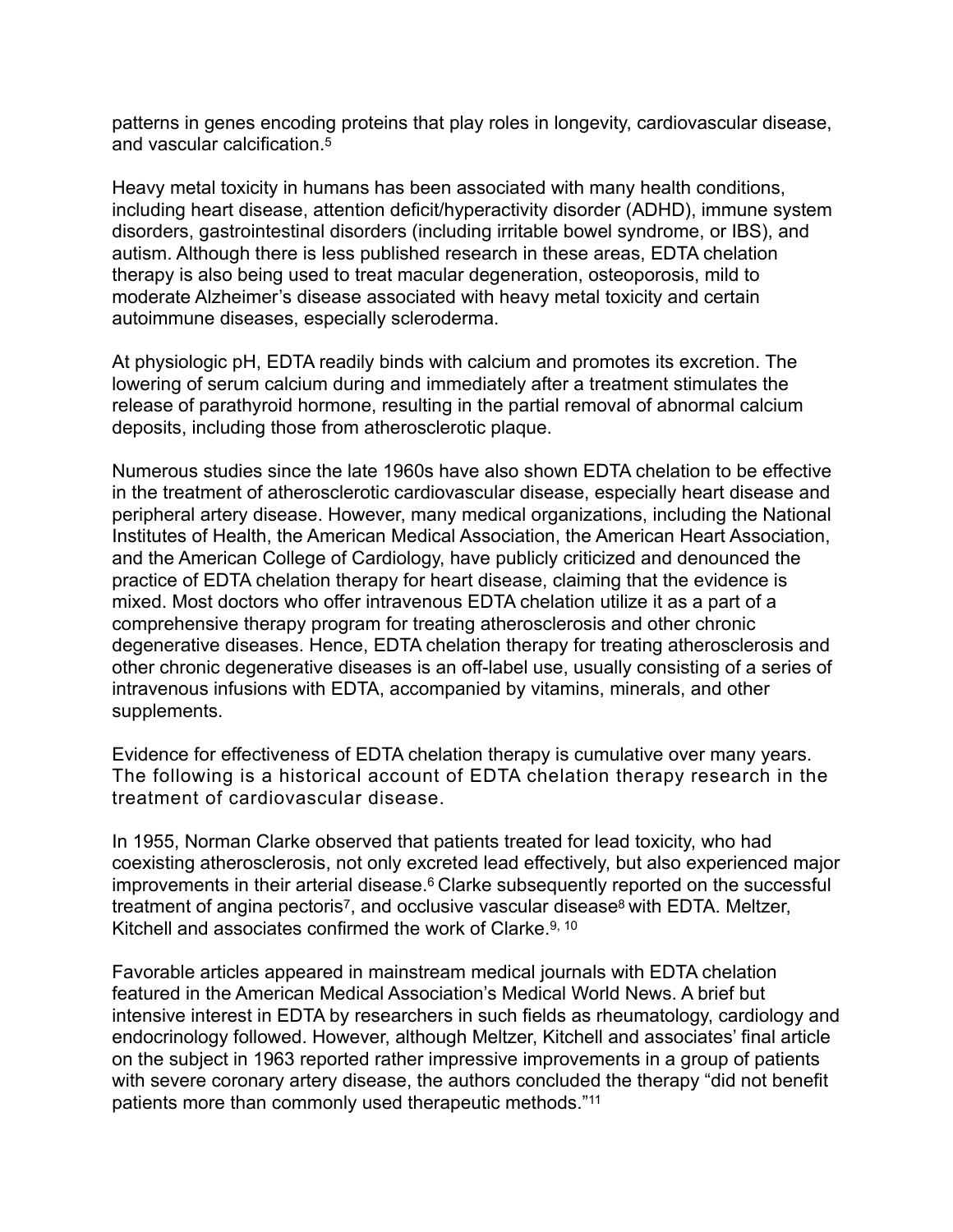After this publication, interest in EDTA moved into the realm of alternative medicine and faded from mainstream academia. A re-emergence of interest in EDTA occurred in the 1980's, with a number of reports in the medical literature documenting improvement of vascular disease with objective testing measurements following treatment with chelation therapy. Casdorph published articles showing improvement in blood flow to the brain<sup>12</sup> and increased cardiac output.13

Casdorph and Farr described chelation as an alternative to amputation in peripheral vascular disease.14 McDonagh, Rudolph and Cheraskin collaborated on numerous studies and showed various benefits from chelation.15, 16, 17, 18, 19

Olszewer and associates published reports suggesting a beneficial effect from EDTA chelation; a retrospective analysis of 2870 patients with vascular and other chronic degenerative diseases<sup>20</sup>, and a single blind, crossover study of a small group of patients with peripheral vascular disease.<sup>21</sup> In the former study, objective testing measures indicated marked or good improvement in 87% of patients. The results for vascular disease patients were even more impressive. All ten subjects receiving chelation therapy improved. Half of these individuals showed no change while they were receiving placebo.

In the 1990s, Hancke and Flytlie published an outcome study with an interesting subset of patients who were on the waiting list in Denmark for surgery. After electing to receive EDTA chelation therapy, 58 of 65 patients awaiting cardiac bypass surgery no longer required this procedure. Twenty-four of 27 patients being prepared for amputation because of critical limb ischemia were also treated successfully and did not require amputation.22

Rudolph, McDonagh and Barber reported good results in 30 patients treated with EDTA for carotid artery stenosis. Doppler ultrasound showed improvement in all patients with an average reduction in intra-arterial obstruction of 20.9%.23

Chappell and Stahl conducted a meta-analysis to determine if a correlation between improvement in vascular disease and treatment with EDTA exists. They found a correlation coefficient of 0.88 and a measurable improvement in 87% of patients.24

A second meta-analysis examining previously unpublished data reported virtually identical results.25 The two meta-analyses covered 51 reports with a total of 24,006 patients. To ensure the few large studies did not skew the results, a comparison was made between the large and small studies. Once again, the results were almost identical.

Two prospective trials conducted by groups of vascular surgeons in Denmark<sup>26, 27</sup> and New Zealand28 reached negative conclusions regarding the use of EDTA in peripheral vascular disease. Both studies consisted primarily of subjects who continued to smoke throughout the trial. These studies have also been severely criticized for protocol discrepancies.29, 30, 31, 32, 33, 34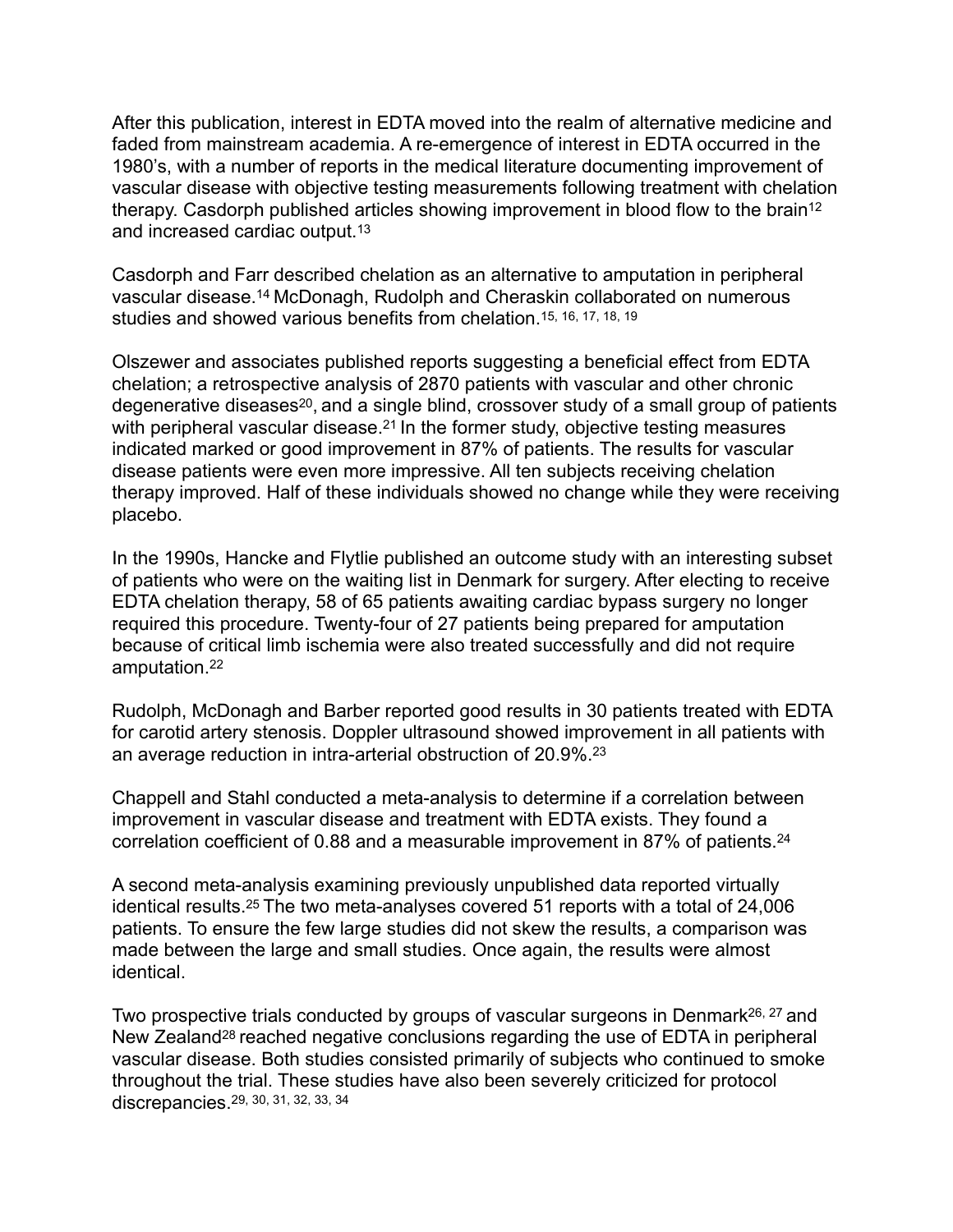Although it was not mentioned in the article, the latter study contained an outlier in the control group who had improved far more than any other subject in the study. The study group was so small (15 treated patients) the outlier severely distorted the results. If the outlier were excluded, the study would have shown an improvement in the group treated with FDTA 35

In 1993, a retrospective study reported the results of EDTA chelation in 470 patients, using a number of parameters, most of them objective. Although the patients acted as their own control, they observed improvement of 80 to 91%, depending upon the measurement used. Of 92 patients referred for surgical intervention, only 10 required ultimate surgery after or during their chelation therapy, thus saving an estimated 3 million dollars of insurance money, The researchers concluded that EDTA chelation therapy is safe, effective and cost-saving.36

More recently conducted was the Trial to Assess Chelation Therapy, or TACT, a large, study published in Journal of the American Medical Association that randomized patients to a series of IV chelation using EDTA or placebo. This study found a 40% reduction in total mortality, 40% reduction in recurrent heart attacks, and about a 50% reduction in overall mortality in patients with diabetes who had previously suffered from a heart attack. These results led to the revision of the ACC/AHA guideline recommendations for chelation therapy, changing its classification from class III to class IIb. The researchers concluded "In stable patients with a history of MI, the use of an intravenous chelation regimen with disodium EDTA, compared with placebo, modestly reduced the risk of a composite of adverse cardiovascular outcomes."37, 38

EDTA chelation therapy is not taught in conventional medical school, but rather through various professional medical organizations. The most recognized leader in educating and certifying healthcare professionals, including MDs, DOs, and NDs, in chelation therapy is the American College for the Advancement of Medicine (ACAM).39 ACAM's chelation therapy training teaches doctors how to diagnose and treat patients with heavy metal toxicity as well as how to use diet and nutrients to optimize toxic metal chelation strategies and protocols. ACAM has spent a great deal of money and effort during the last several decades to have unbiased academic researchers perform prospective, randomized studies utilizing chelation therapy for coronary artery disease and peripheral vascular disease. Efforts to accomplish the research required to change the package insert to include an FDA-approved indication for vascular disease are continuing.

Proponents of EDTA chelation for the treatment of cardiovascular disease believe that EDTA should be treated like many other cardiovascular drugs which are utilized for offlabel indications, but have not yet been subjected to rigorous, large-scale, double-blind, clinical trials for those purposes. Surgical therapies such as bypass, angioplasty and stents have been broadly accepted and widely utilized without such trials to prove their efficacy. Clinical experience and the above limited scientific studies suggest EDTA chelation therapy might be safer, more cost effective, and potentially more efficacious than these options.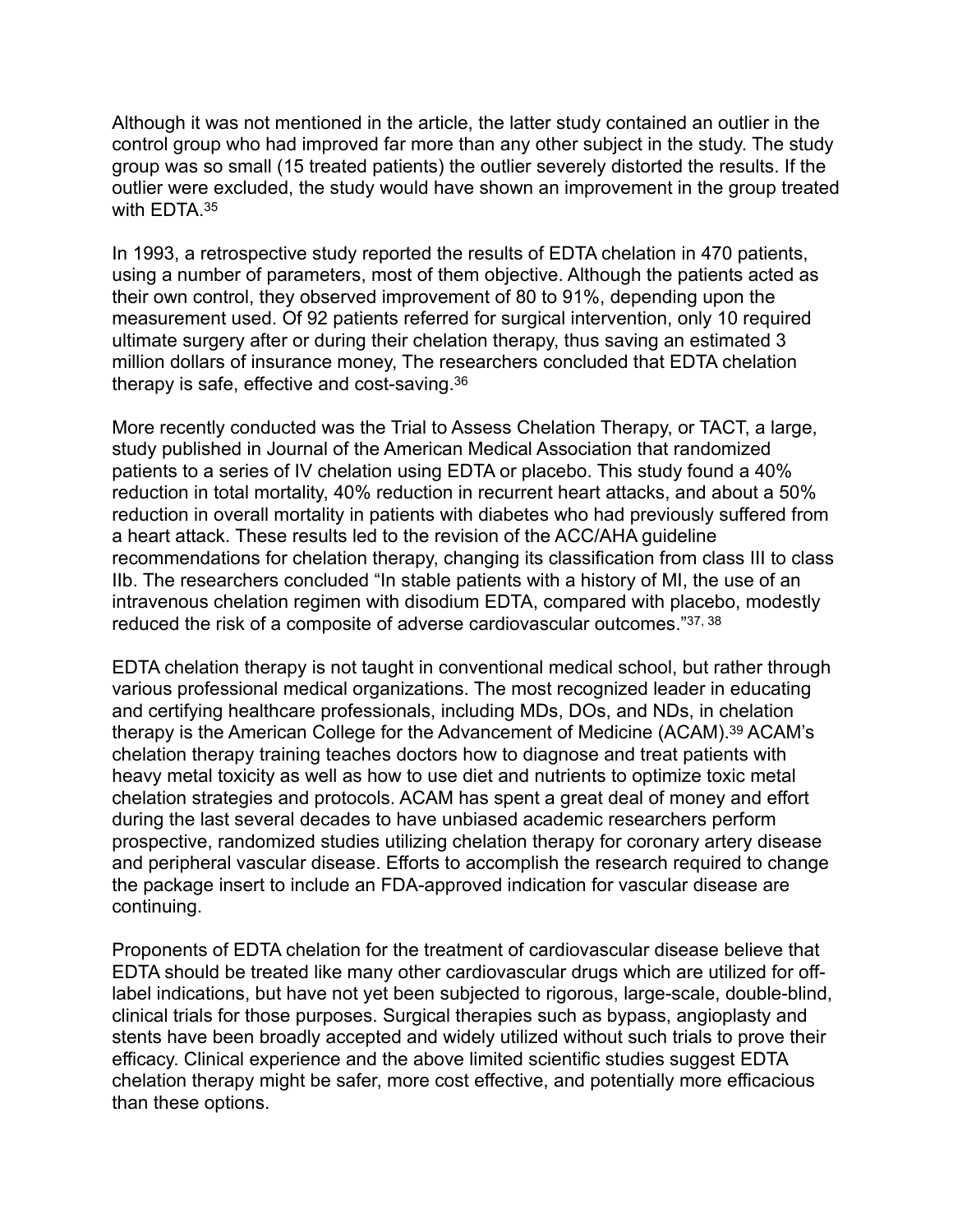The American College for the Advancement of Medicine recommends the follow sources of information on EDTA chelation protocols:

Calcium Disodium Versenate (edentate calcium disodium injection), Thomson PDR, 60th Edition, 2006; 1819-20.

[http://www.pdr.net/drug-summary/Calcium-Disodium-Versenate-edetate-calcium](http://www.pdr.net/drug-summary/Calcium-Disodium-Versenate-edetate-calcium-disodium-2852)[disodium-2852](http://www.pdr.net/drug-summary/Calcium-Disodium-Versenate-edetate-calcium-disodium-2852)

Tim S. Nawrot, PhD; Jan A. Staessen, MD, PhD. Low-Level Environmental Exposure to Lead Unmasked as Silent Killer, Circulation, Sept 26, 2006;114(13):1347-49. <http://circ.ahajournals.org/content/circulationaha/114/13/1347.full.pdf>

Menke A, Muntner P, Batuman V, Silbergeld EK, Guallar E.. Blood Lead Below 0.48 µmol/L (10 µg/dL) and Mortality Among US Adults, Circulation, Sept 26, 2006;114:1388-94 <https://www.ncbi.nlm.nih.gov/pubmed/16982939>

The Protocol for the Safe and Effective Administration of EDTA and Other Chelating Agents for Vascular Disease, Degenerative Disease, and Metal Toxicity,Journal of Advancement in Medicine, Spring 1997;10(1):5-100. [https://link.springer.com/article/10.1023/B%3AJAME.0000008701.26923.ab](https://link.springer.com/article/10.1023/B%253AJAME.0000008701.26923.ab)

Chappell, T., Application of EDTA Chelation Therapy, Alt Med Rev1997;2(6):426-432. [http://ivcinfusions.com/articles/](http://ivcinfusions.com/articles/1Applications%2520Of%2520EDTA%2520Chelation%2520Therapy.pdf) [1Applications%20Of%20EDTA%20Chelation%20Therapy.pdf](http://ivcinfusions.com/articles/1Applications%2520Of%2520EDTA%2520Chelation%2520Therapy.pdf)

Chappell, T., et al., Subsequent Cardiac and Stroke Events in Patients with Known Vascular Disease Treated with EDTA Chelation Therapy, Evid Based Integrative Med 2005;2(1):27-35.

<https://link.springer.com/article/10.2165/01197065-200502010-00007>

Stadler, N., Direct Detection and Quantification of Transition Metal Ions in Human Atherosclerotic Plaques: Evidence for the Presence of Elevated Levels of Iron and Copper, Arterioscler Thromb Vasc Biol 2004;24:949-954. <http://atvb.ahajournals.org/content/24/5/949.short>

Lin, J., et al., Environmental Lead Exposure and Progression of Chronic Renal Diseases in Patients without Diabetes, N Engl J Med 2003;348:277-286.nfusions normally are administered weekly or semiweekly. <http://www.nejm.org/doi/full/10.1056/NEJMoa021672#t=article>

## **Footnote Sources**

1. Vaziri ND, Khan M. Interplay of reactive oxygen species and nitric oxide in the pathogenesis of experimental lead-induced hypertension. *Clin Exp Pharmacol Physiol* 2007;34:920-5.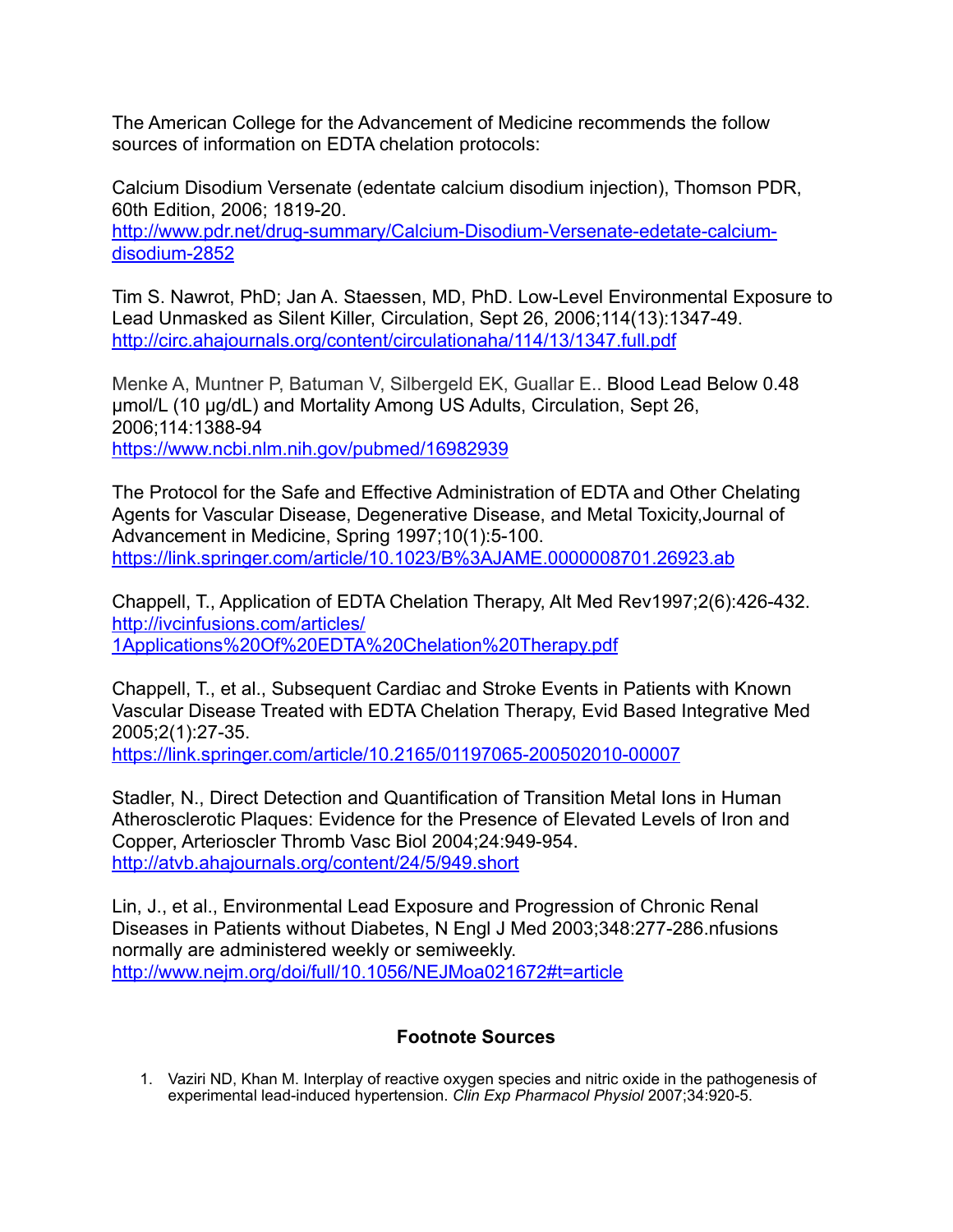- 2. Hanna CW, Bloom MS, Robinson WP, et al. DNA methylation changes in whole blood is associated with exposure to the environmental contaminants, mercury, lead, cadmium and bisphenol A, in women undergoing ovarian stimulation for IVF. *Hum Reprod* 2012;27:1401-10.
- 3. Tellez-Plaza M, Guallar E, Howard BV, et al. Cadmium exposure and incident cardiovascular disease. *Epidemiology* 2013;24:421-9.
- 4. Messner B, Knoflach M, Seubert A, et al. Cadmium is a novel and independent risk factor for early atherosclerosis mechanisms and in vivo relevance. *Arterioscler Thromb Vasc Biol* 2009;29:1392-8.
- 5. Ruiz-Hernandez A, Kuo CC, Rentero-Garrido P, et al. Environmental chemicals and DNA methylation in adults: a systematic review of the epidemiologic evidence. *Clin Epigenetics* 2015;7:55.
- 6. Clarke NE, Clarke CN, Mosher RE. The "in vivo" dissolution of metastatic calcium: an approach to atherosclerosis. Am J Med Sci 1955;229:142-149.
- 7. Clarke NE. Treatment of angina pectoris with disodium EDTA. AM J Med Sci 1956;232:654- 666.
- 8. Clarke NE. Atherosclerosis, occlusive vascular disease and EDTA. Am J of Cardiol 1960;6:233.
- 9. Kitchell JR, Meltzer LE, Seven MJ. Potential uses of chelation methods in the treatment of cardiovascular diseases. Prog Cardio Dis 1961;3:338-349.
- 10. Meltzer LE, Kitchell JR, Palmon F Jr. The long-term use, side effects and toxicity of disodium ethylenediamine tetraacetic acid (EDTA). Am J Med Sci 1961;242:51-57.
- 11. Kitchell JR, Palmon F, Aytan N, Meltzer L. The treatment of coronary artery disease with disodium EDTA: a reappraisal. Am J Cardiol 1963;11:501-506.
- 12. Casdorph HR. EDTA chelation therapy II, efficacy in brain disorders. J Hol Med 1981;3:101-117.
- 13. Casdorph HR. EDTA chelation therapy, efficacy in arteriosclerotic heart disease. J Hol Med 1981;3:53-59.
- 14. Casdorph HR, Farr C. EDTA chelation therapy III: treatment of peripheral arterial occlusion, an alternative to amputation. J Hol Med 1983;5:3-15.
- 15. McDonagh EW, Rudolph CJ. A collection of published papers showing the efficacy of EDTA chelation therapy. Gladstone, MO: McDonagh Medical Center; 1989.
- 16. Rudolph CJ, McDonagh EW. Effect of EDTA chelation and supportive multivitamin/trace mineral supplementation on carotid circulation: case report. J Adv Med 1990;3:5-12.
- 17. McDonagh EW, Rudolph CJ, Cheraskin E. An oculocerebrovasculometric analysis of the improvement in arterial stenosis following EDTA chelation therapy. J Hol Med 1982;4:21-23.
- 18. McDonagh EW, Rudolph CJ, Cheraskin E. The effect of EDTA chelation therapy plus multivitamin/ trace mineral supplementation upon vascular dynamics (ankle/brachial systolic blood pressure). J Hol Med 1985;7:16-22.
- 19. McDonagh EW, Rudolph W, Cheraskin E. The influence of EDTA salts plus multivitamin- trace mineral therapy upon total serum cholesterol/high density lipoprotein cholesterol. Med Hypoth 1982;9:643-647.
- 20. Olszewer E, Carter JP. EDTA chelation therapy in chronic degenerative disease. Med Hypoth 1988;27:41-49.
- 21. Olszewer E, Sabbag FC, Carter JP. A pilot double-blind study of sodium-magnesium EDTA in peripheral vascular disease. J Nat Med Ass 1990;82:173-177.
- 22. Hancke C, Flytlie K. Benefits of EDTA chelation therapy on arteriosclerosis. J Adv Med 1993;6:161-172.
- 23. Rudolph CJ, McDonagh EW, Barber RK. A non-surgical approach to obstructive carotid atheromatous stenosis: an independent study. J Adv Med 1991;4:157-166.
- 24. Chappell LT, Stahl JP. The correlation between EDTA chelation therapy and improvement in cardiovascular function: a meta-analysis. J Adv Med 1993;6:139-160.
- 25. Chappell LT, Stahl JP, Evans R. EDTA chelation treatment for vascular disease: a meta-analysis using unpublished data. J Adv Med 1994;7:131-142.
- 26. Sloth-Nielson J, Guldager B, Mouritzen C, et al. Arteriographic findings in EDTA chelation therapy on peripheral arteriosclerosis. Am J Surg 1991;162:122-125.
- 27. Guldager B, Jelnes R, Jorgensen SJ, et al. EDTA treatment of intermittent claudication a doubleblind, placebo controlled study. J Int Med 1992;231:261-267.
- 28. Van Rij AM, Solomon C, Packer SGK, Hopkins WG. Chelation therapy for intermittent claudication: a doubleblind, randomized, controlled trial. Circulation 1994;90:1194- 1199.
- 29. Editorial. EDTA chelation: a rebuttal. J Adv Med 1992;5:3-5.